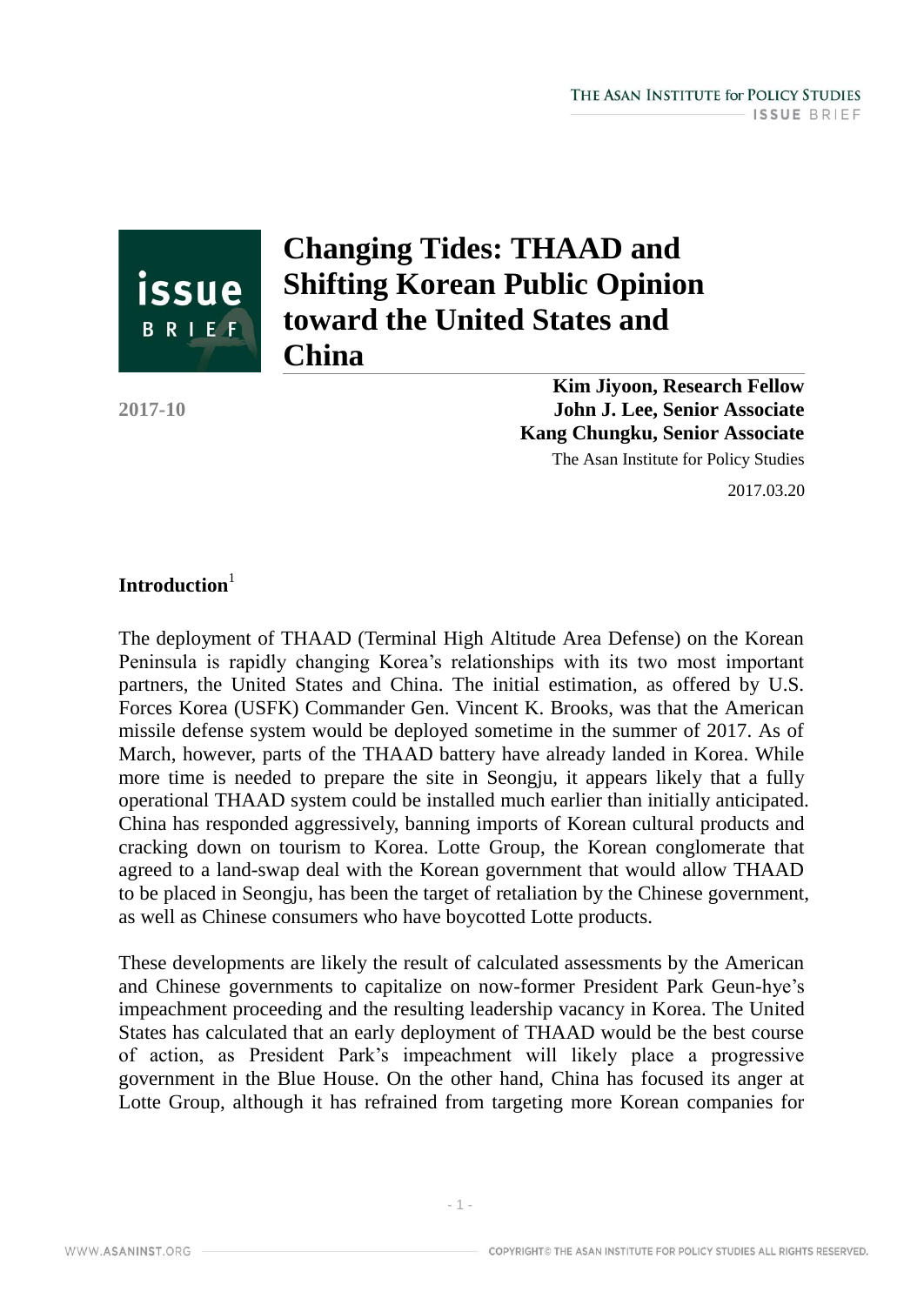the time being. China is likely awaiting the result of the presidential election and hoping that the next administration will work together to address the issue in its favor.

The past three months have been a very interesting time for Koreans. They not only went through one of the worst political crises in their history, but also witnessed the election of U.S. President Donald Trump and saw the Korean Peninsula become a battleground for U.S.-China rivalry over THAAD. As a result, their opinions toward the missile defense system and their two most important partners have shifted. This issue brief examines the Asan Institute's recent public opinion survey results to identify how and why their opinions have undergone changes.

This issue brief makes the following conclusion: Since January of this year, favorability of China among Koreans dropped precipitously to a level even below to that of Japan's. This deteriorating perception was a result of Chinese retaliation for the deployment of THAAD on the Korean Peninsula. Favorability of the United States also dipped slightly. Compared to November 2016, more Koreans now support and fewer oppose the deployment of THAAD. This shift in favor of the American missile defense system was made possible by older Koreans over the age of 60 who have strong attachment to former President Park and possess anti-China sentiments. Overall, Koreans have responded negatively toward what they consider to be excessive interference by regional superpowers on Korean issues.

# **Country Favorability**

One of the surprising results from our March 2017 public opinion survey was the sharp decline in China's favorability among Koreans. Although a drop was expected and perhaps inevitable given Chinese response to THAAD, China's rating fell by more than a full point. On a scale of 0 to 10 (0=least favorable, 10=most favorable), **China's rating in January 2017 was 4.31, which dropped to 3.21 in early March**. This draws stark contrast to the survey result from September 2015, when former President Park attended the military parade in Tiananmen Square and showed great rapport with Chinese officials, including President Xi Jinping.<sup>2</sup> Korea was the only American ally to attend the parade.

Even more surprising is that **Koreans are now more favorable toward Japan (3.33) than China (3.21)**. Until now, Japan has consistently been Koreans' least favored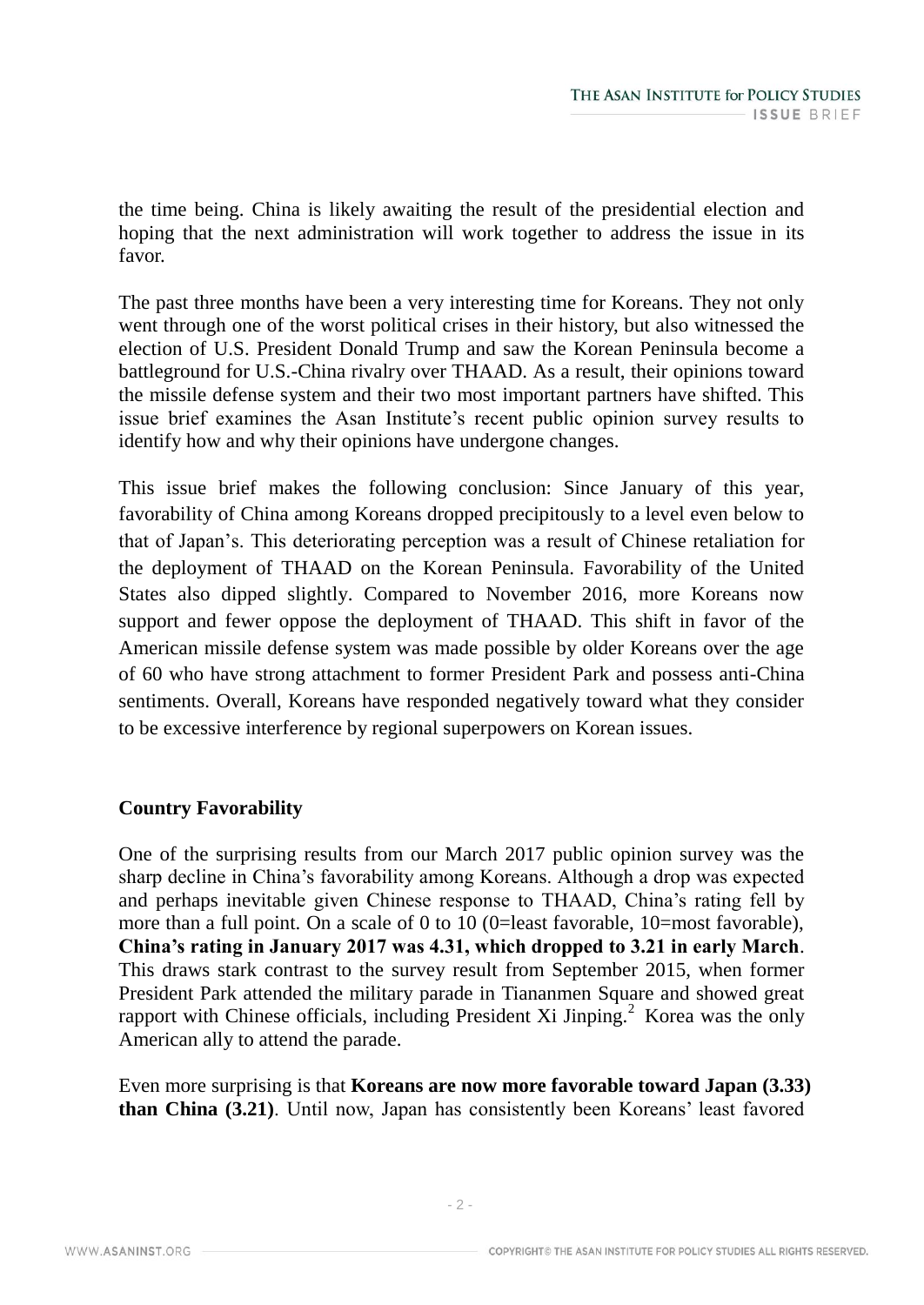country, with the exception of North Korea. The December comfort women agreement and the controversy over the comfort women statue still continue pose an obstacle toward improved ROK-Japan relations. Yet, Japan's favorability rating declined only slightly, while China's suffered a precipitous drop. This shows just how much Koreans' perception of China has changed as a result of China's economic retaliation for THAAD.

Historically, Koreans have shown strong resentment when great powers have fought over the Korean Peninsula or have interfered with Korea's domestic issues. Consequently, Koreans' favorability toward the United States also dropped slightly from 5.77 in January to 5.71 in March. However, it is difficult to attach much meaning since China suffered a greater hit.



Declining favorability toward China was most noticeable among elderly Koreans. In the past, when ROK-China relations were at their peak, Koreans aged 50 and older viewed China most favorably.<sup>4</sup> This was due to their support for President Park, which then translated to their approval of her pro-China policies. In other words, they were simply supporting the policies of their leader, rather displaying a fundamental change in the way they saw China. This explains why elderly Koreans were so quick to turn against China in recent months. Moreover, elderly Koreans are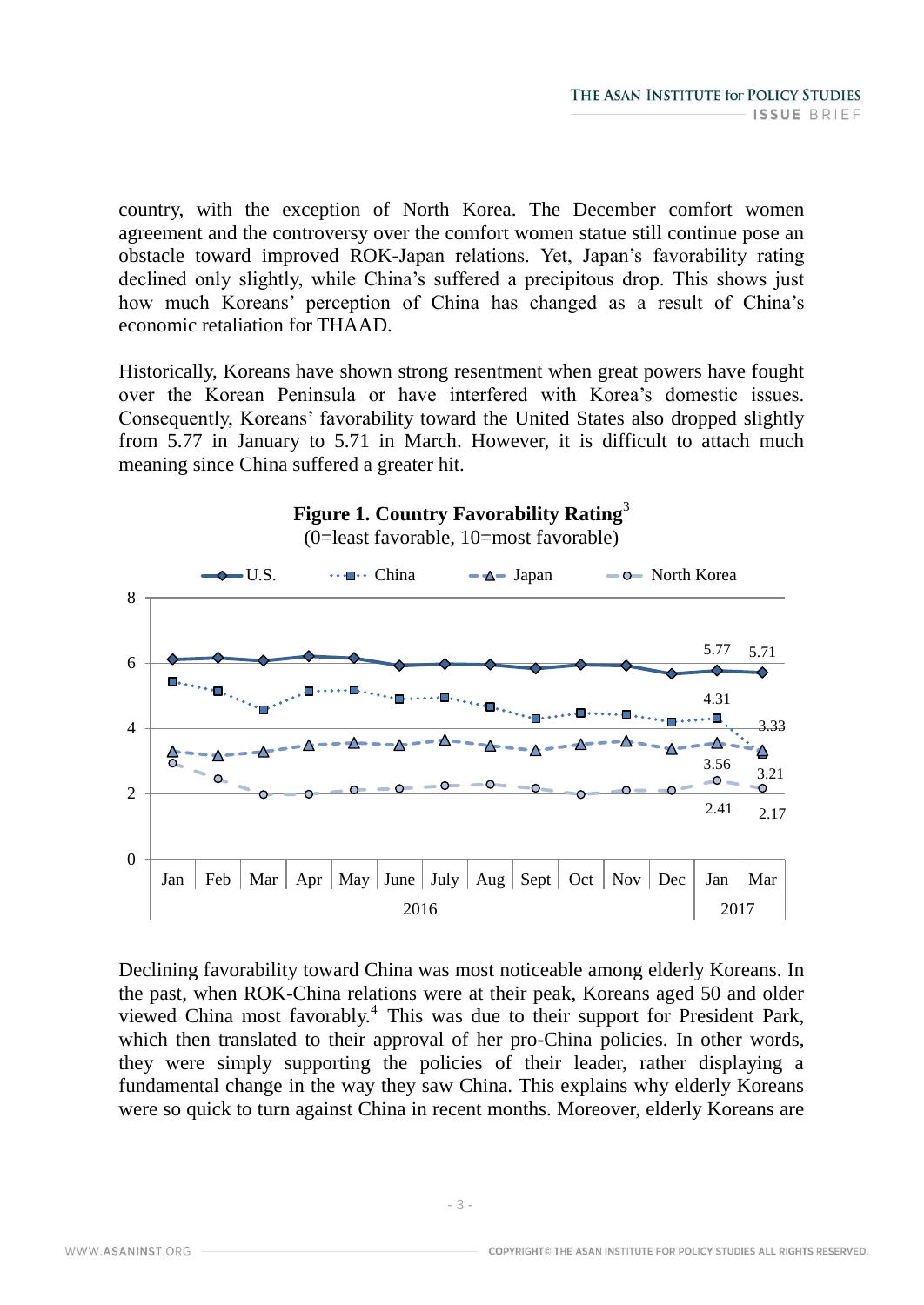generally ultra conservative toward security issues, which worked against China when it interfered in Korea's security decision. China's favorability also suffered significant drops among younger Koreans in their 20s and 30s although not as much as older Koreans.





We examined Koreans' favorability of the United States from January-March 2017 and noticed an interesting trend. Unlike China's numbers, which declined in all age groups, favorability of the U.S. diverged across different age groups. The overall number remained more or less similar to the past (mid to high 5), but this was made possible by an increasing number of conservative Koreans over the age of 60 who have come to favor the United States more.

For instance, the favorability score of the U.S. in January ranged from 5 and 6 across age groups with minor discrepancies. In March, however, favorability of the U.S. among Koreans aged 60 and older almost reached a score of  $7<sup>6</sup>$  In other age groups, the numbers either remained steady or declined. The decline was most visible among Koreans in their 40s whose favorability dropped from 5.32 in January to 4.76 in March. This cancelled out the high number from Koreans aged 60 and older, whose rating rose from 6.56 in January to 6.96 in March. For the United States, the most worrisome number belonged to Koreans in their 20s. In the past, they, along with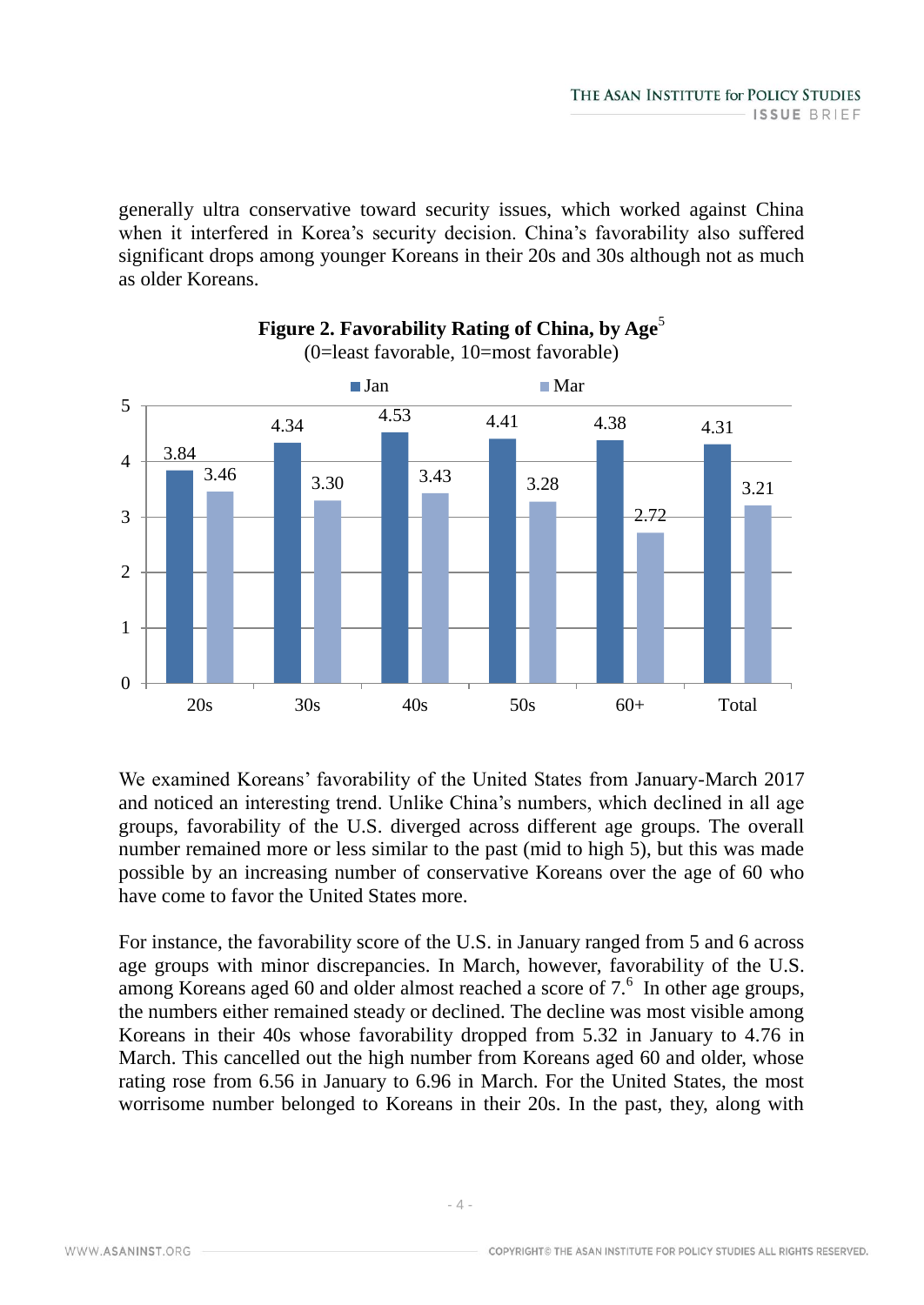older Koreans, were most supportive of the United States. They were strongly pro-American due to their conservative mindset on security issues and their admiration of American soft power. The fact that their favorability has declined consistently, albeit gradually, is an important development worth noticing.



#### **Leadership Favorability**

We examined the favorability of President Trump and President Xi Jinping among Koreans. Not surprisingly, favorability of President Xi shifted the most. His rating was 4.25 in January 2017 which dropped by 1.24 points to 3.01 in March. This was the largest drop for President Xi since July 2013. Also, this draws stark contrast to 2014 when ROK-China relations reached a pinnacle and President Xi's favorability rating, well over 5, was closely chasing President Barack Obama's.<sup>8</sup> The only good news for President Xi was that his rating remained higher than Prime Minister Abe's.

U.S. President Donald Trump's rating also stumbled. His rating had hovered around 1 during the election campaign, which rose to around 3 after being elected as president. He failed to maintain the momentum, however, as his rating dropped by 0.56 point from 3.49 in early January to 2.93 in March. Endless speculations and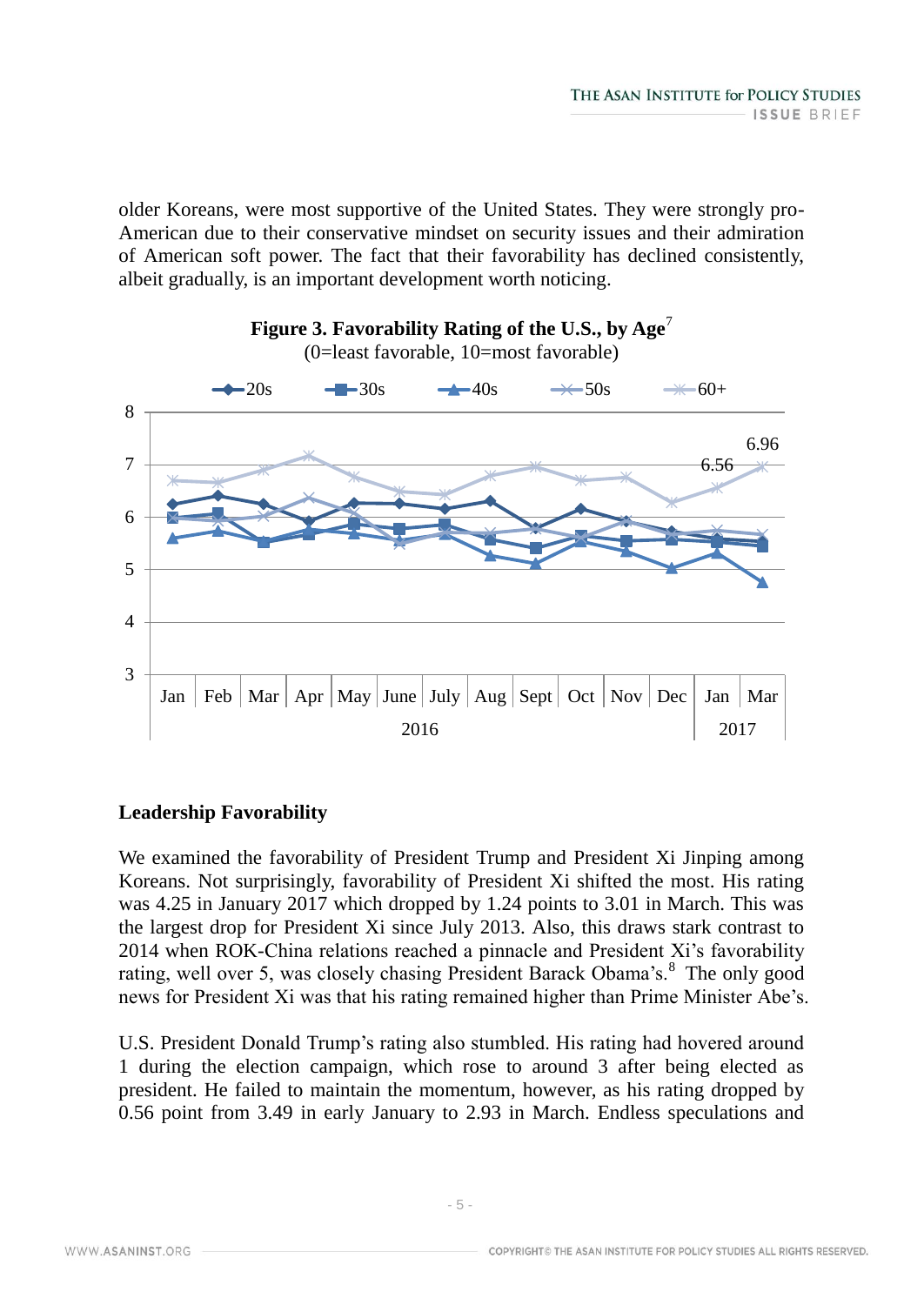criticisms about his presidency, including his immigration and trade policies, appear to have contributed to his declining favorability among Koreans.



Interestingly, while numbers for China, President Xi, and President Trump all fell, the United States' favorability remained steady. Unlike President Obama, whose favorability rating contributed greatly to the high rating of the United States, President Trump does not appear to possess a similar attraction for Koreans. At the same time, it appears that President Trump's low favorability has not influenced how Koreans see the United States, which proves just how much Koreans value the United States as a military ally and consider the U.S. in a positive light. It also confirms the role that older Koreans have played in supporting the United States. Since the U.S. election in November, favorability of the U.S. among Koreans in their 20s, 30s, and 40s have all shown minor decline while Koreans aged 60 or more have maintained their favorability.

The rapid decline of China's favorability shows that Korea's relationship with China is fundamentally different from its relationship with the United States. Korea and the U.S. have maintained a close relationship based on a military alliance that has withstood the test of time. On the other hand, Chinese reaction to THAAD has not only lowered Koreans' favorability of China to a level below to that of Japan but

WWW.ASANINST.ORG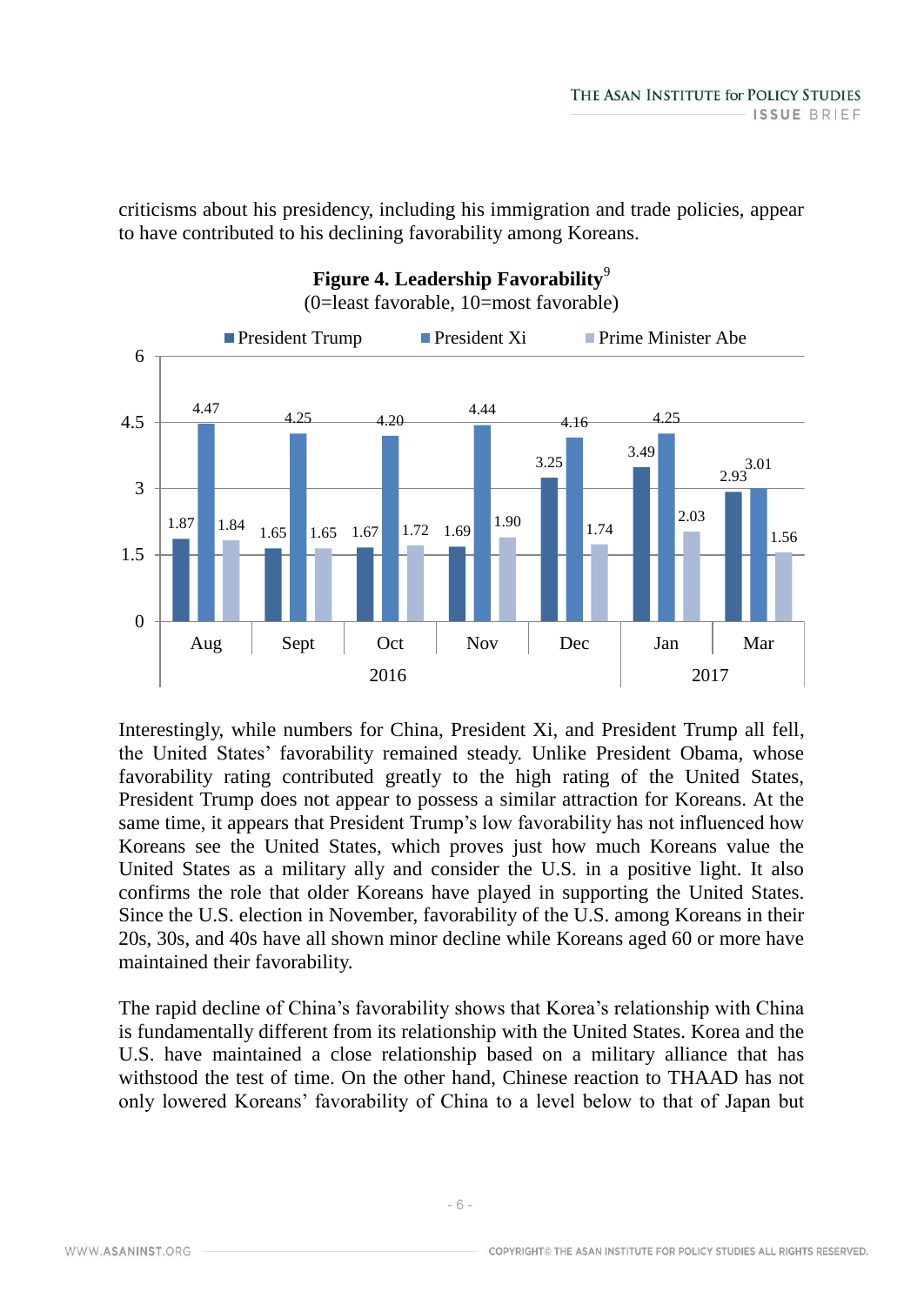also dragged down President Xi's number as well. The fact that China's rating dropped so suddenly and so quickly proves that the favorable ROK-China relations of the past few years failed to evolve into a strong and stable cooperative relationship. Unlike with the U.S., the usual supporters of China—Koreans aged 50 and older—turned their backs when China reacted negatively to THAAD.

## **ROK-U.S. and ROK-China Relations**

We asked Koreans how they felt about Korea's relationships with China and the United States. In particular, we asked them if they consider Korea's relationship with the two countries to be competitive or cooperative in nature. 52.7% of respondents thought ROK-China relations were competitive while 38% thought relations were cooperative. This result was a complete reversal from last year's. In response to the same question in March 2016, 38% of Koreans saw ROK-China relations as competitive while 56.9% saw them as cooperative. Perception of the relationship between two countries began to aggravate in August 2016, just as THAAD was becoming an issue.<sup>10</sup> When we examined the results by age, a decreasing number of Koreans in all age groups saw the relationship as cooperative. The biggest change came from Koreans in their 20s whose number fell by 25.2% (from 56.8% in March 2016 to 31.6% a year later). They were closely followed by Koreans aged 60 and older (23.5%, 52.6%  $\rightarrow$  29.1%) and Koreans in their 50s (20.6%, 59.3%  $\rightarrow$  38.7%).

Perception regarding the nature of the ROK-U.S. relationship also went through change. While the majority still saw the two countries' relationship as cooperative, the number fell slightly when compared to last year's. In March 2016, 86.1% of Koreans identified ROK-U.S. relations as cooperative. In March 2017, this number dropped slightly to 79.5%. While the most recent number is still sky high, the drop was likely the result of the THAAD controversy in addition to fallouts from President Trump's "America First" politics.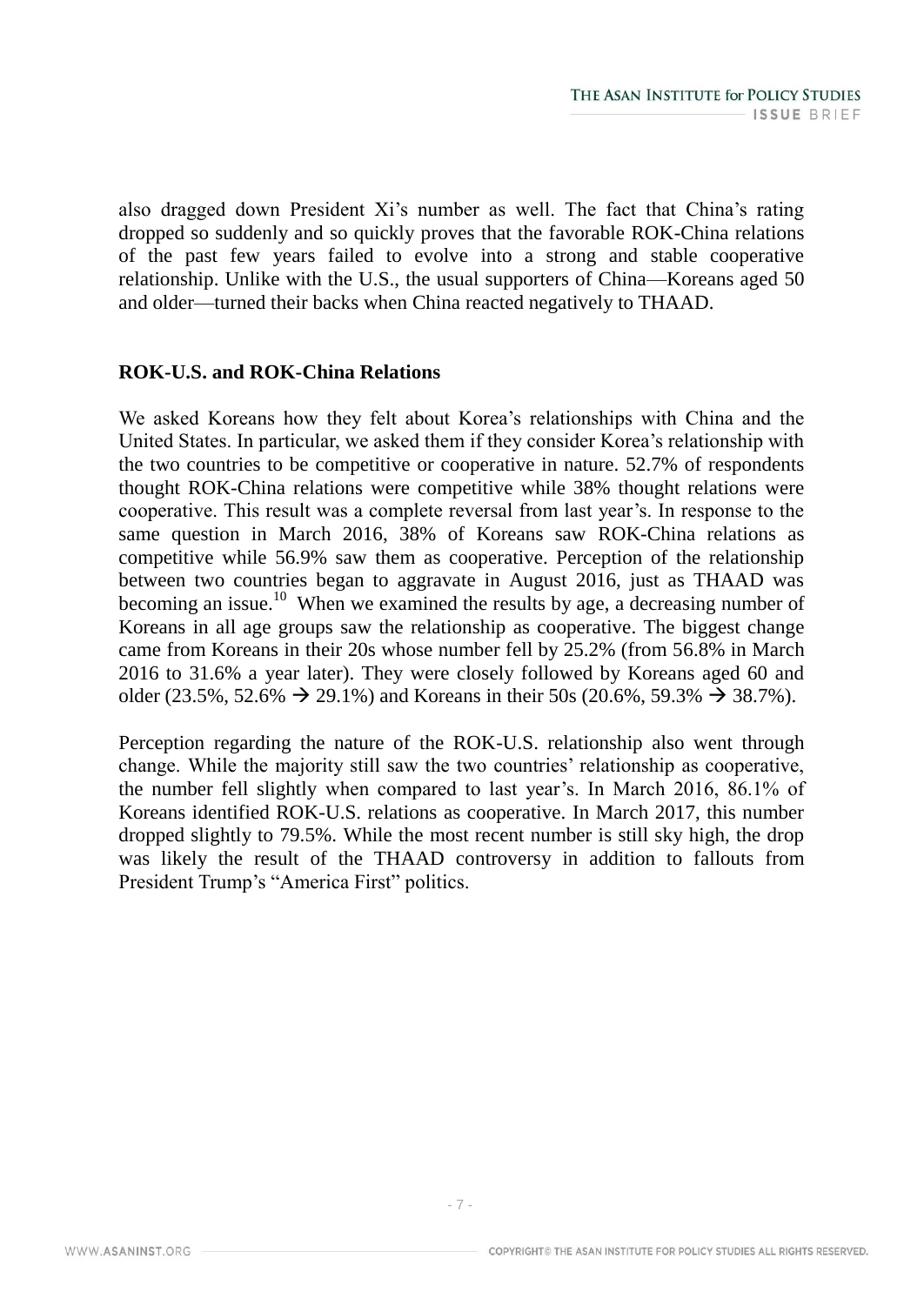

#### **THAAD**

What do Koreans think about the deployment of THAAD and how have opinions changed over the course of two years? The Asan Institute has been tracking Korean public opinion on THAAD since March 2015. Our most recent survey results show that Koreans' opinion about THAAD has indeed changed. Support for THAAD was highest in the immediate aftermath of North Korea's fourth nuclear test in February 2016, when 73.9% supported the American missile defense system. However, the numbers continued to decline as THAAD became politicized in Korea. In November 2016, 46.3% approved while 45.7% disapproved of THAAD (within the margin of error).<sup>12</sup> When asked about the reason for their disapproval, 53.9% of Koreans answered that they did not trust the government's decision. This was also the time when public demand for President Park's impeachment was at its peak. Between March 6-8 of this year, as the impeachment proceeding was coming to a conclusion, support for THAAD rose to 50.6% (37.9% disapproved). This was likely related to elderly Koreans' attitudes toward former President Park and their displeasure at China for its retaliation over THAAD.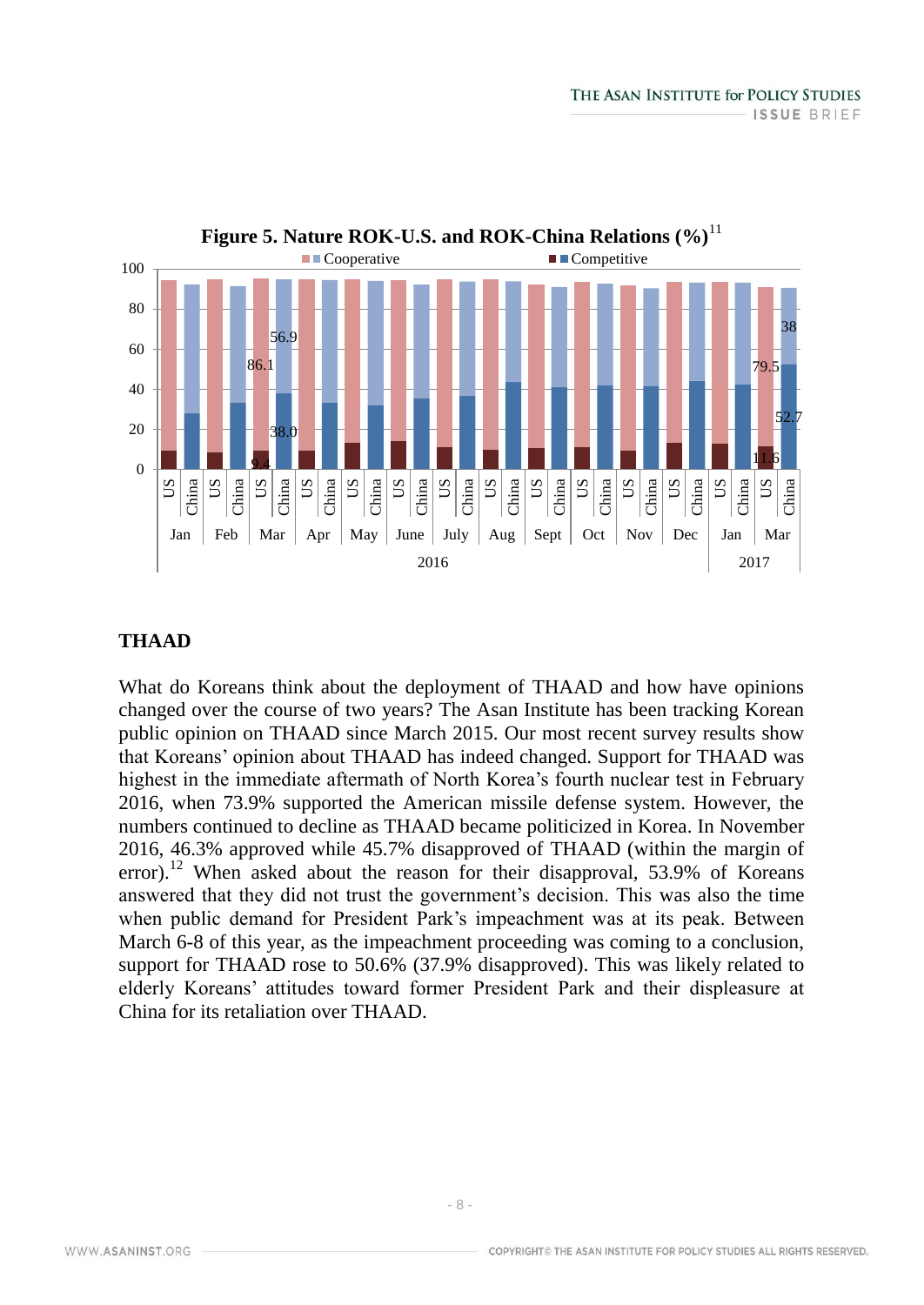

**Figure 6. Public Opinion on THAAD (%)**<sup>13</sup>

#### **THAAD and Domestic Politics**

Our survey results show that shifting opinion toward THAAD has much to do with Korea's domestic politics. What was noticeable about this shift was the difference in opinion according to age. In our most recent survey, 32.9% of Koreans in their 30s and 40.3% in their 40s approved while 59.5% and 48.2%, respectively, disapproved of THAAD. On the other hand, 56% of Koreans in their 50s approved (32.5% disapproved) and 73% of Koreans aged 60 and older approved (13.9% disapproved).<sup>14</sup>

Another interesting development was the direction in which opinions diverged according to age. In 2015 and 2016, opinion on THAAD moved in relatively the same direction. This began to change in August 2016 and became noticeable in March of this year. Specifically, more Koreans over the age of 60 favored THAAD while support among other age groups remained more or less the same or fluctuated by no more than 5 percentage points. 73% of Koreans aged 60 and older supported THAAD in March 2017, a significant jump from last November when 58.6% approved. The percentage of disapproval also dropped the most for this group. In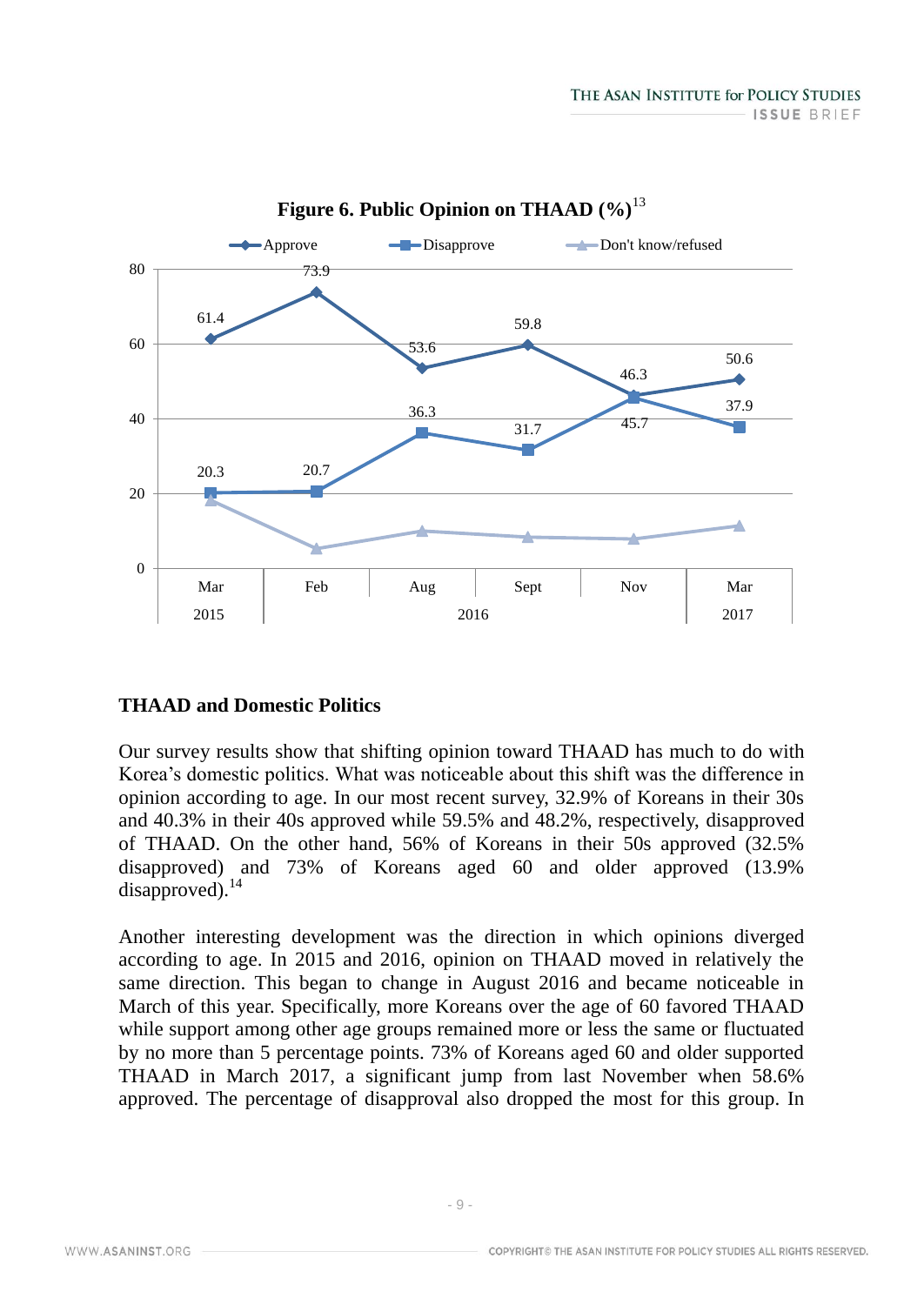November of last year, 26.5% of them disapproved of THAAD which dropped even further, to 13.9%, this March. Koreans in their 50s were second in terms of their support for THAAD. 56% approved while 32.5% disapproved. Their numbers were relatively similar to last November's. The biggest resistance to THAAD came from Koreans in their 30s. Only 32.9% of them approved while 59.2% disapproved. This was the only group whose support declined from last November, even though the decline was within the margin of error. Following them were Koreans in their 40s, with 40.3% approving and 48.2% disapproving the deployment of THAAD. For Koreans in their 20s, the approval (44.3%) and disapproval (42.9%) rates were within the margin of error, slightly in favor of THAAD.



**Figure 7. Public Opinion on THAAD, by Age (%)**<sup>15</sup>

The major reason behind the growing support for THAAD among Koreans aged 60 and older has much to do with their support for President Park. Her favorability rating among Koreans diverged according to whether they approved or disapproved of THAAD. Those who approved of THAAD gave her a favorability score of 2.93 while THAAD critics gave her a score of 0.69. These numbers were statistically significant. Even with President Park removed from office, there is still a significant number of older Koreans who support former President Park, and they have been leading the support for THAAD.<sup>16</sup> One thing to keep in mind, however, is that this same age group has previously shown a tendency to change their views depending on the domestic situation. Given that the impeachment proceeding has come to an end and that a presidential election looms in the horizon, we must continue to pay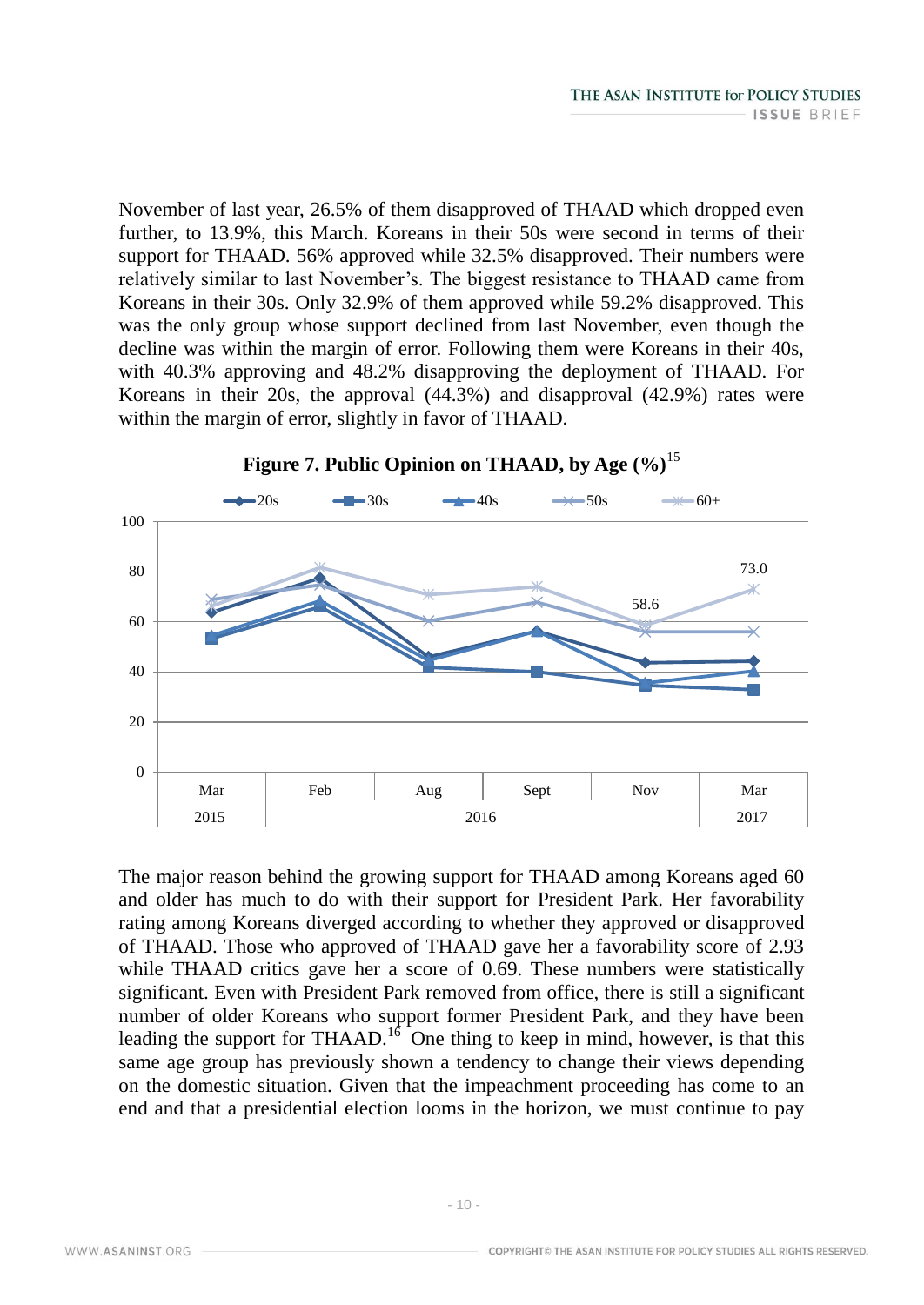close attention to how the reaction of these older Koreans will impact the support for THAAD.

| Approval/Disapproval      |                                             |                   |                       |                 |                 |  |  |
|---------------------------|---------------------------------------------|-------------------|-----------------------|-----------------|-----------------|--|--|
| <b>Approve/Disapprove</b> | <b>Favorability</b><br>of President<br>Park | <b>Difference</b> | <b>Sample</b><br>size | <i>t</i> -value | <i>p</i> -value |  |  |
| Approve                   | 2.93                                        | 2.24              | 496                   | 13.163          | 0.000           |  |  |
| Disapprove                | 0.69                                        |                   | 375                   |                 |                 |  |  |

# **Table 1. Favorability of President Park according to THAAD Approval/Disapproval**<sup>17</sup>

# **THAAD, ROK-U.S., and ROK-China Relations**

We also found that opinion on THAAD has much to do with favorability of the U.S. and China.<sup>18</sup> Supporters of THAAD viewed the U.S. more favorably (6.55) than average (5.71) while those who opposed THAAD viewed the U.S. less favorably  $(4.72)$ .<sup>19</sup> The same could be said about China. The favorability rating of China among Koreans who supported THAAD was 2.85. Those who opposed gave China a much higher score of 3.58 although this was significantly lower than China's past ratings. This implies that China's economic retaliation against Korea over THAAD has negatively affected Koreans' perception of China regardless of their support for THAAD. Once again, this was an adverse reaction to China interfering in what Koreans consider to be their country's security decision.

| Country  | Approve /<br><b>Disapprove</b> | <b>Favorability</b><br>rating | <b>Sample</b><br>size | <i>t</i> -value | <i>p</i> -value |
|----------|--------------------------------|-------------------------------|-----------------------|-----------------|-----------------|
| The U.S. | Approve                        | 6.55                          | 500                   | 11.415          | 0.000           |
|          | Disapprove                     | 4.72                          | 373                   |                 |                 |
| China    | Approve                        | 2.85                          | 503                   | $-4.076$        | 0.000           |
|          | Disapprove                     | 3.58                          | 374                   |                 |                 |

**Table 2. Favorability of the U.S. and China according to THAAD Approval/Disapproval**<sup>20</sup>

We examined Koreans' views of THAAD in correlation with their opinion on the nature of Korea's relationships with the U.S. and China. Accordingly, the United States was still an important cooperative partner for Korea, regardless of THAAD. 90.4% of THAAD supporters answered that the U.S. was a cooperative partner and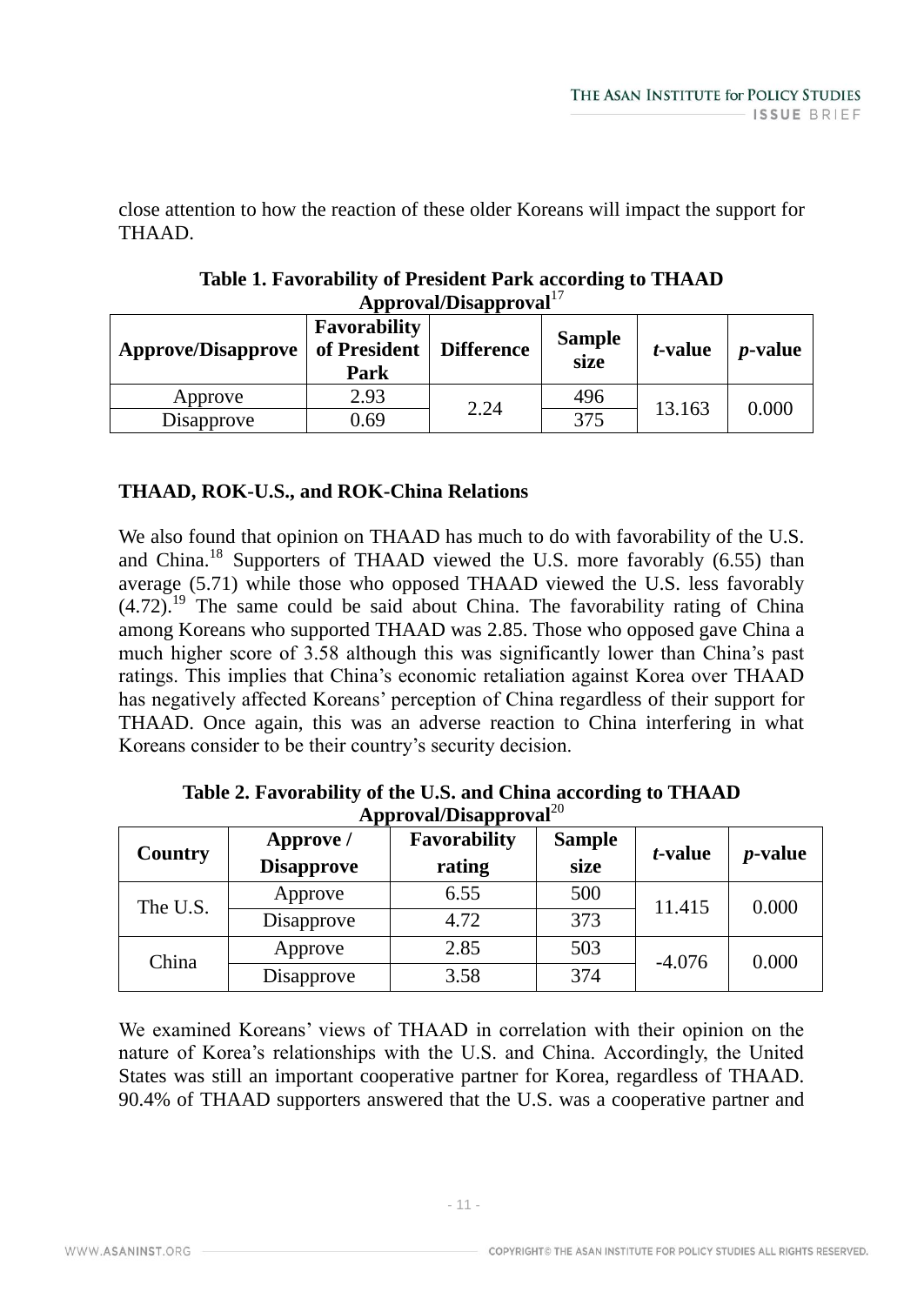82.6% of those who opposed THAAD also said the same. In the case of China, the reverse held true. 63.2% of THAAD supporters saw ROK-China relations as competitive and more than half (52.7%) of THAAD detractors answered the same. Regardless of Koreans' opinion on THAAD, China's negative economic retaliation resulted in bringing them together and instilling an impression that Korea's relationship with China was competitive.

| 111AAD Apploval Disapploval |             |                            |                   |               |        |                 |  |
|-----------------------------|-------------|----------------------------|-------------------|---------------|--------|-----------------|--|
| <b>Country</b>              | Competitive | <b>Deployment of THAAD</b> |                   | <b>Sample</b> |        |                 |  |
|                             |             | Approve                    | <b>Disapprove</b> | size          | $X^2$  | <i>p</i> -value |  |
|                             | Cooperative |                            |                   |               |        |                 |  |
| The U.S.                    | Competitive | 9.6                        | 17.4              | 815           | 11.020 | 0.001           |  |
|                             | Cooperative | 90.4                       | 82.6              |               |        |                 |  |
| China                       | Competitive | 63.2                       | 52.7              | 814           | 9.105  | 0.002           |  |
|                             | Cooperative | 36.8                       | 47.3              |               |        |                 |  |

**Table 3. Nature of Korea's Relationships with the U.S. and China according to THAAD Approval/Disapproval**<sup>21</sup>

# **Conclusion**

Korea's domestic and external situations are undergoing profound changes. Domestically, President Park was removed from office, and there will be an early presidential election in May. Externally, Korea finds itself stuck between the United States pushing for an early deployment of THAAD and China continuing its economic retaliation against Korea. This has resulted in Korean companies located in China and Korean cultural exports bearing the brunt of the damage.

Koreans' opinion on THAAD appears to be influenced by Korea's domestic situation. Specifically, President Park's impeachment and public distrust of her administration appear to be influencing how Koreans view the issue of THAAD. As a result, young Koreans, who are critical of President Park, see THAAD negatively despite their conservative views on national security. On the other hand, older Koreans, who are more favorable toward President Park, support THAAD more than their younger compatriots.

This has had a noticeable impact on how Koreans see their neighbors, particularly the United States and China. Most notably, their favorability of China has declined precipitously, regardless of their opinion on THAAD. While this change was visible across all age groups, it was most pronounced among older Koreans. Even among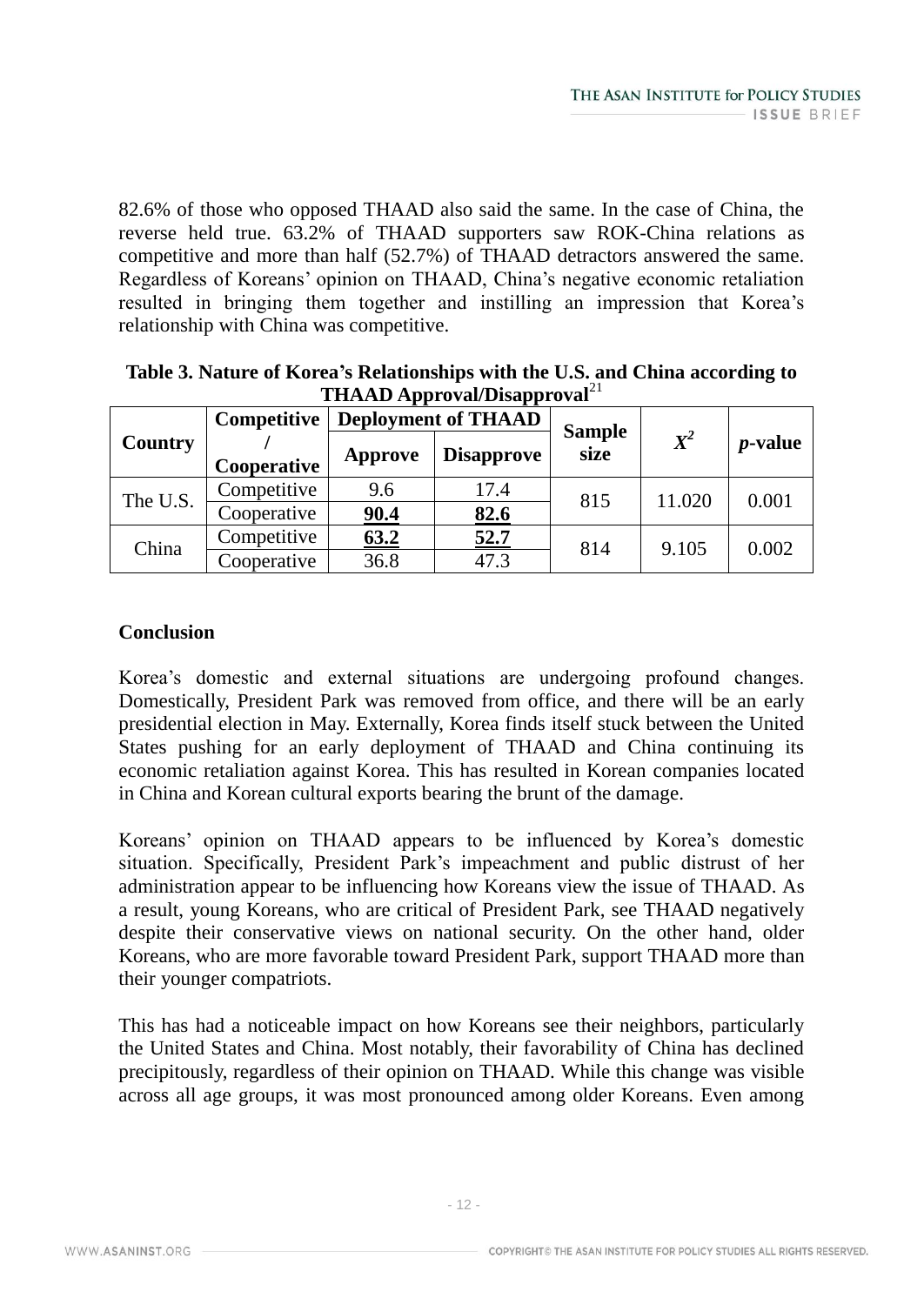younger Koreans who opposed THAAD, Chinese retaliation was not viewed favorably. In the end, this has influenced how Koreans see their country's relationship with China. More than half of Koreans now see the two countries' relationship as being competitive rather than cooperative. Once again, this holds true regardless of their opinion on THAAD.

Despite the growing support for THAAD and declining popularity of China among Koreans, the United States cannot afford to lower its guard. Older conservative Koreans have been the driving force behind growing support for THAAD and steady favorability of the United States. However, it appears that their support has much to do with Korea's domestic situation. This is especially important given that they were waving the American flag and voicing their support of the U.S. during their protests against President Park's impeachment. The U.S. should pay more attention to the fact that America's favorability rating dropped to around 4 among Koreans in their 40s, and that a similar tendency was observed among Koreans in their 20s, who have in the past been a staunch proponent of the United States. President Trump's low favorability may also work against the United States moving forward.

There is much uncertainty as Korea prepares to elect a new president. Moreover, former President Park's criminal prosecution will only add noise and tension domestically. In a way, THAAD is an issue that is being brought up in the wrong place at the wrong time. Regardless of whether THAAD is deployed or not, it will likely influence Korean public opinion toward the United States and China in the long run. Korea's deteriorating relationship with China is especially worrisome. Given the importance of public diplomacy, especially for superpowers such as the United States and China, any change in Korean public opinion will be important. As such, both the United States and China will need to identify changes taking place and make the appropriate adjustments to maintain and/or improve relations with Korea.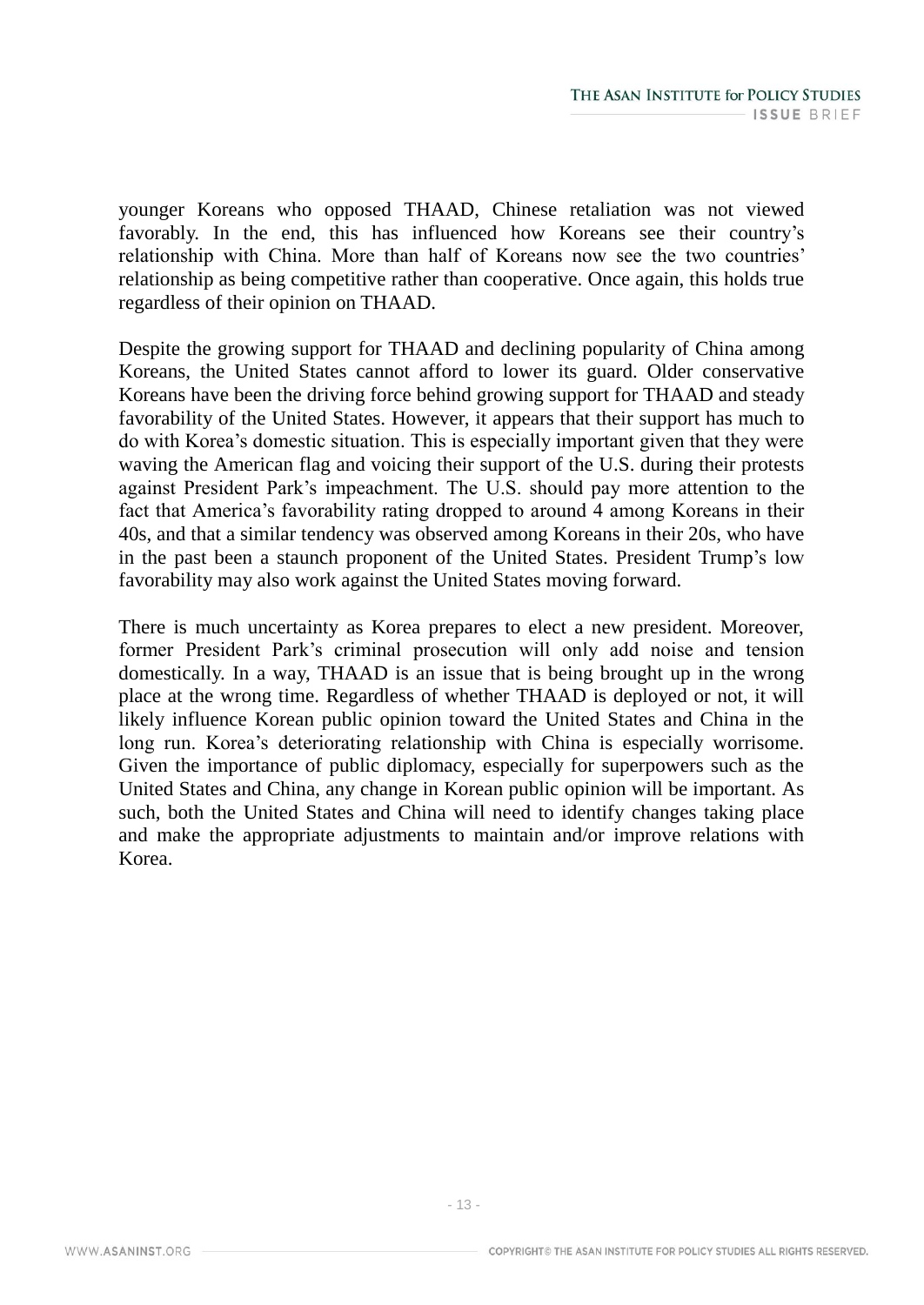## **Methodology**

Sample size: 1,000 respondents over the age of 19 Margin of error: +3.1% at the 95% confidence level Survey method: Random Digit Dialing (RDD) for mobile and landline telephones U.S.ing Computer-Assisted Telephone Interviewing (CATI) Period: See footnote of each figure/table Organization: Research & Research

 $^7$  Asan's regular survey (Date: January 2016-March 2017).

<sup>9</sup> Asan's regular survey (Date: August 2016-March 2017).

 $11$  Asan's regular surveys (Date: August 2016-March 2017).

<sup>12</sup> See "A Shrimp Between Two Whales? Koreans' View of the US-China Rivalry and THAAD," (Kim Jiyoon, John J. Lee, and Kang Chungku, 2017) for more information on changing public opinion toward THAAD.

<sup>13</sup> Asan's regular and special survey (Date: March 18-20, 2015; February 10-12, 2016; August 16-18, 2016; September 21-23, 2016; November 22-24, 2016; and March 6-8, 2017).

<sup>14</sup> Following them were Koreans in their 40s (November 2016: 59.1%  $\rightarrow$  March 2017: 48.2%) and 20s (November 2016: 52.6%  $\rightarrow$  March 2017: 42.9%).

<sup>15</sup> Asan's regular and special survey (Date: March 18-20, 2015; February 10-12, 2016; August 16-18, 2016; September 21-23, 2016; November 22-24, 2016; and March 6-8, 2017).

 1 Special thanks to Mr. Benjamin Forney for his comments.

 $2 \text{ At the time, China's favorability ratings were quickly catching up with the United States'. China's$ numbers were 5.46 in September, 5.41 in October, and 5.54 (highest) in November.

<sup>3</sup> Asan's regular survey (Date: January 2016-March 2017).

<sup>&</sup>lt;sup>4</sup> When we examined China's favorability numbers from the past, Koreans in their 50s were more favorable toward China than Koreans younger than 40. Also, the favorability numbers among Koreans younger than 40 ranged from 3-5, while numbers for Koreans over the age of 50 were more diverse (2-6).

 $<sup>5</sup>$  Asan's regular survey (Date: January 2-4, 2017; March 6-8, 2017).</sup>

 $6$  Favorability ratings for the U.S. in January 2017 were as follows: 5.59 (20s), 5.53 (30s), 5.32 (40s), 5.75 (50s), 6.56 (60+). In March, the numbers were 5.54 (20s), 5.45 (30s), 4.76 (40s), 5.67 (50s), and 6.96 (60+). Only Koreans over the age of 60 had a higher number than before.

 $8$  President Xi's favorability was still higher than Prime Minister Abe's. Prime Minister Abe's favorability dropped from 2.03 in January to 1.56 in March. His lowest rating in 2016 was 1.65 (highest 1.93).

<sup>&</sup>lt;sup>10</sup> Country and leadership favorability ratings in July 2016 were measured between July 1-3. Therefore, the impact of the ROK-US THAAD agreement (July 8) was not accounted for in the July survey.